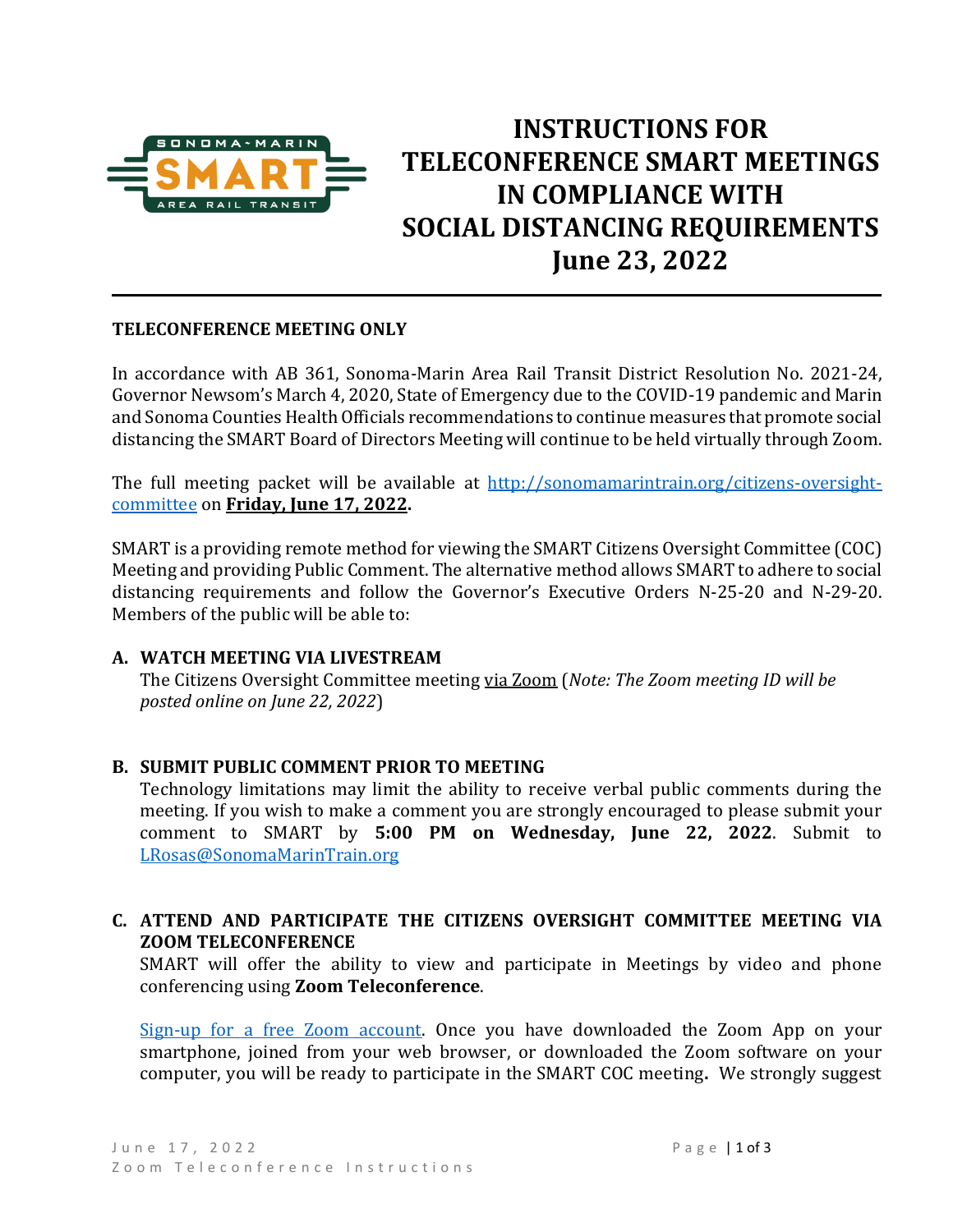you set up your Zoom account prior to the meeting in order to deal with any issues that may arise as you set up your account.

Each Zoom meeting has a unique meeting ID. The Zoom meeting ID for the COC Meeting will be posted online on **June 22, 2022 on the SMART website, [click here to see the Meeting](http://sonomamarintrain.org/citizens-oversight-committee)  [ID](http://sonomamarintrain.org/citizens-oversight-committee)**. Use this unique Meeting ID to join the meeting at 7:30 AM, when the meeting is scheduled to commence.

Please be aware that any comments including profanity, obscenity, and discriminatory language will not be allowed into the record in order to avoid disruption of the meeting. If you engage in this activity, your ability to participate via Zoom will be immediately terminated. Your public comment via Zoom is subject to the same **two (2) minute limit** as in-person spoken comments.

## **PUBLIC COMMENT DURING THE ZOOM TELECONFERENCE**

The SMART COC Chair will open the floor for public comment during the Public Comment periods on the agenda. Please check and test your computer settings so that your audio speaker and microphones are functioning. Speakers are asked to limit their comments to **two (2) minutes**. The amount of time allocated for comments during the meeting may vary at the Chairperson's discretion depending on the number of speakers and length of the agenda.

Instructions are listed below on how to provide public comment during the meeting if you are using a computer or smartphone:

- Click on the "raise hand" feature in the webinar controls. This will notify SMART staff that you would like to comment.
- **•** SMART staff will unmute your microphone and state your name when it is your turn to provide public comment.
- A prompt will appear to confirm you would like to be unmuted. Once you accept the prompt, you will have two minutes to provide public comment.
- Once your public comment has ended, you will be muted again.

## **IF YOU DO NOT HAVE A COMPUTER OR SMARTPHONE, YOU MAY STILL PARTICIPATE IN THE BOARD MEETING WITH A REGULAR ZOOM**

You will need to call Toll-free: +1 (669) 900-9128 to access the meeting via Zoom. You will be prompted to enter the Zoom Meeting ID to connect.

Instructions are listed below on how to provide public comment during the meeting if you are using a regular telephone:

- Dial \*9 (star 9), this will notify SMART staff that you have "raised your hand" for public comment.
- SMART staff will unmute your microphone and state your name when it is your turn to provide public comment
- You will hear "you are unmuted" and then you will have **two (2) minutes** to provide public comment.
- Once your public comment has ended, you will be muted again.